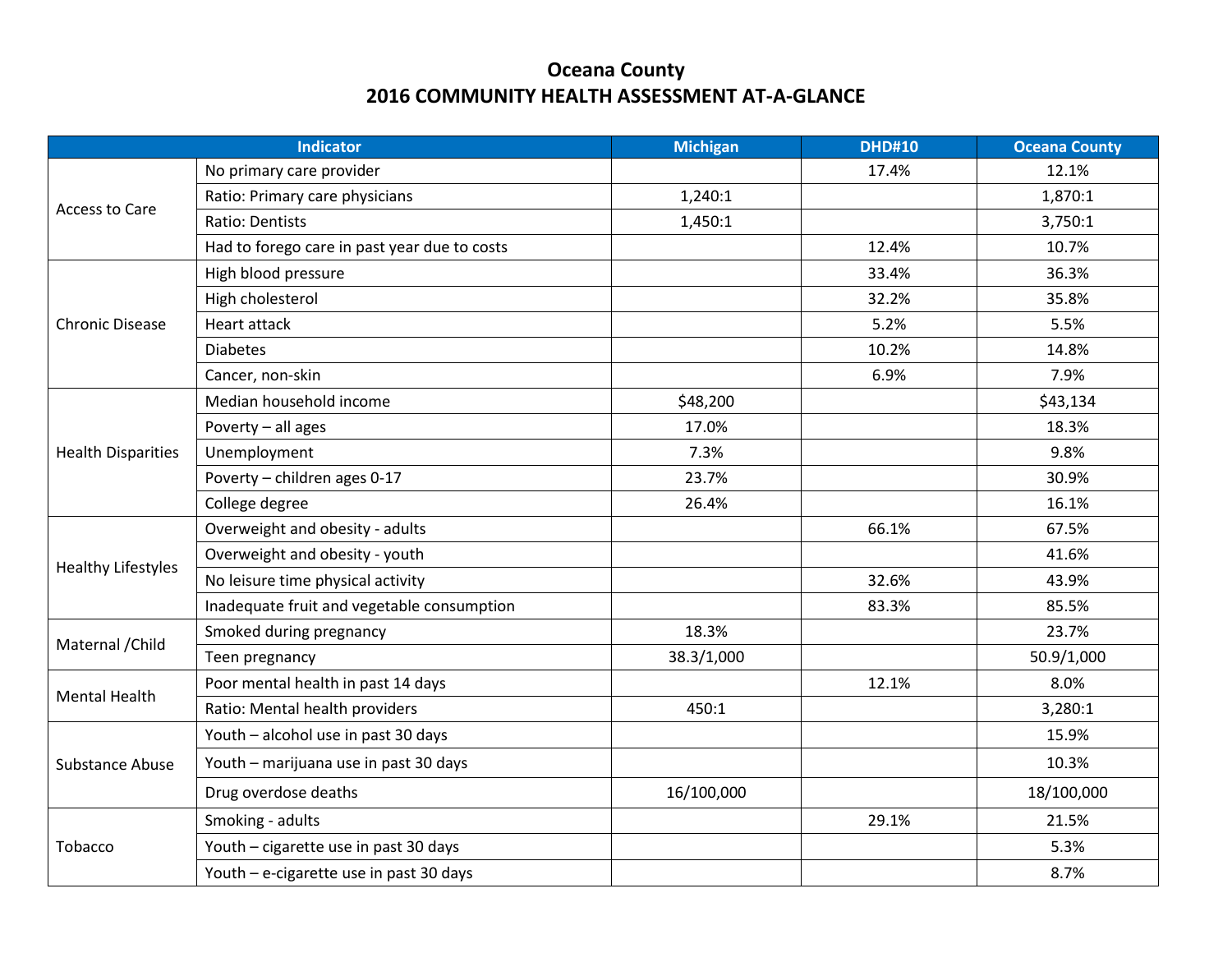Sources: District Health Department #10, US Census Bureau, Michigan Department of Health and Human Services, Michigan Profile for Healthy Youth, County Health Rankings.

| <b>QUESTION</b>                                                                        | <b>Oceana</b><br>$N=75$                                                                                                                                                                                                                                                        |
|----------------------------------------------------------------------------------------|--------------------------------------------------------------------------------------------------------------------------------------------------------------------------------------------------------------------------------------------------------------------------------|
| What are the most important factors<br>needed for a healthy community?                 | Access to health care, including primary care, specialty care, behavioral health, or dental care<br>1.<br>Access to affordable, healthy food<br>2.<br>Good jobs and healthy economy<br>3.<br>Good schools/ high value on education<br>4.<br>Affordable housing<br>5.           |
| What are the most important<br>community health problems in the<br>county you live in? | Substance abuse (alcohol, illegal drugs, prescription drugs)<br>1.<br>Overweight and obesity<br>2.<br>Mental health issues<br>3.<br>Chronic disease (heart disease, cancer, stroke)<br>4.<br>Lack of access to primary, specialty care, behavioral health or dental care<br>5. |

| <b>QUESTION</b>                                                                                                           | <b>ADULTS</b>                                                                                                                                                                                                               | <b>OLDER ADULTS</b>                                                                                                                                                                                                                                                                                    | <b>CHILDREN</b>                                                                                                                                                                                                                                           |
|---------------------------------------------------------------------------------------------------------------------------|-----------------------------------------------------------------------------------------------------------------------------------------------------------------------------------------------------------------------------|--------------------------------------------------------------------------------------------------------------------------------------------------------------------------------------------------------------------------------------------------------------------------------------------------------|-----------------------------------------------------------------------------------------------------------------------------------------------------------------------------------------------------------------------------------------------------------|
| What are the problems<br>adults, older adults, and<br>children in your family<br>have in getting health care<br>services? | Health insurance has high<br>deductibles/co-pays<br>Cannot afford visit to doctor, dentist,<br>clinic, and/or hospital<br>Health insurance coverage is limited<br>Finding a dentist<br>Finding a behavioral health provider | Health insurance has high<br>deductibles/co-pays<br>Health insurance coverage is limited<br>Health insurance does not cover<br>dental services<br>Cannot afford visit to doctor, dentist,<br>clinic, and/or hospital<br>Health insurance does not cover<br>medications<br><b>Transportation issues</b> | Health insurance has high<br>deductibles/co-pays<br>Health insurance coverage is limited<br>ER waiting time<br><b>Transportation issues</b><br>Cannot afford visit to doctor,<br>dentist, clinic, and/or hospital<br>Finding a behavioral health provider |